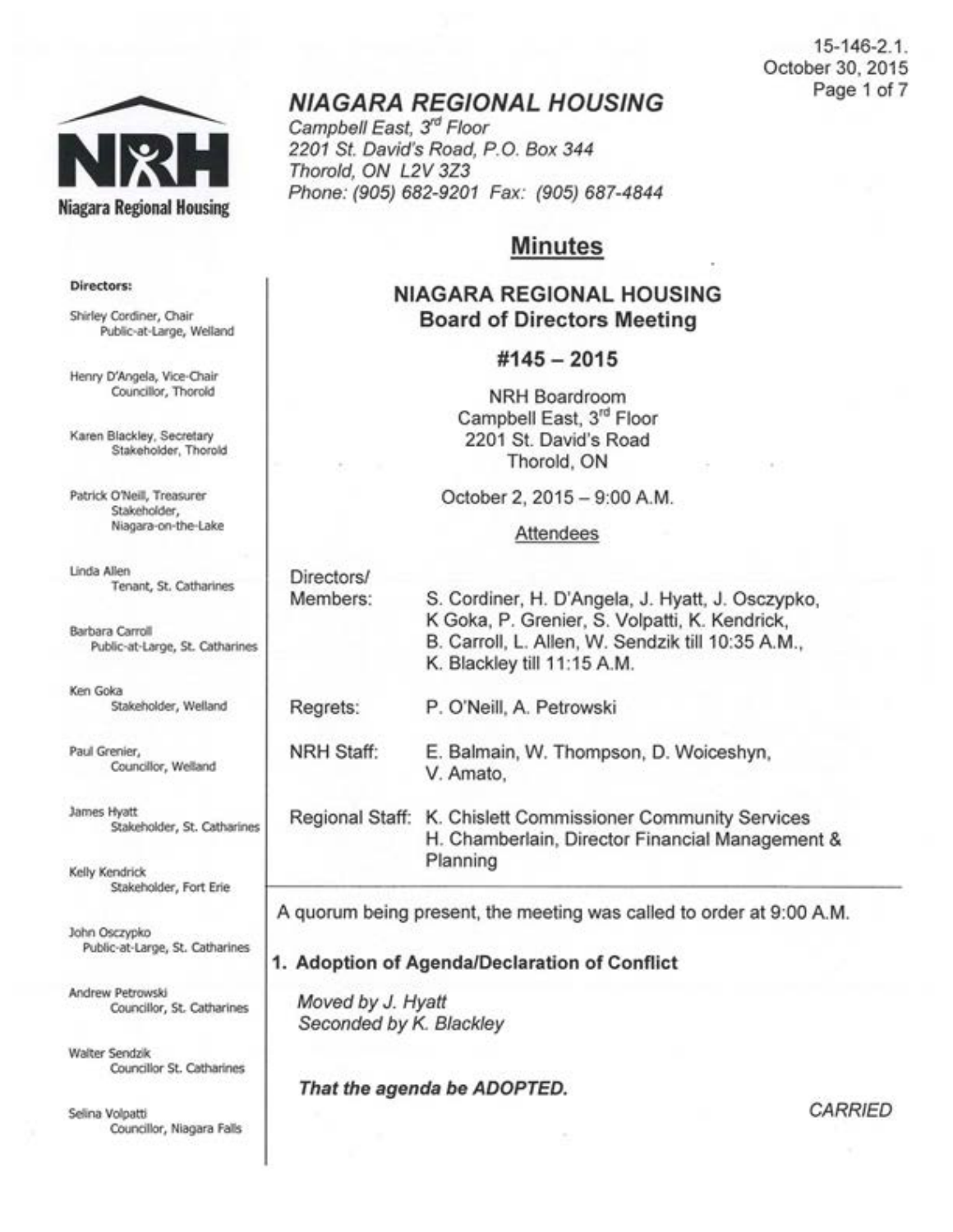There were no conflicts of interest declared.

#### 2. Approval of Minutes

2.1. Minutes of the August 21, 2015 Meeting

Moved by K. Goka Seconded by J. Osczypko

#### That the minutes of the August 21, 2015 meeting be ADOPTED.

**CARRIED** 

2.2. Business Arising

There was no business arising.

#### 3. Indirect Budget Allocations

H. Chamberlain, Director of Financial Management and Planning for Niagara Region, explained that indirect allocations are calculated by consolidating all program support costs (Legal- including insurance claims, search and titles, IT, financial, etc.) and allocating a portion/percentage across all cost centres. This year there is an increase of 1/2%. The Region's Corporate Administration budget has not yet been received by the Budget Committee.

NRH funds 6.0 FTE financial staff resources who report to Niagara Region's Corporate Services Department and have been relocated to Corporate Services offices.

H. Chamberlain was asked to provide a report to NRH on Legal hours and how it translates to 3%

Action by: H. Chamberlain

#### 4. Staff Reports

4.1. Final 2016 Operating Budget with Indirect Allocation Items- Report 15-145-4.1.

Subsequent to the August 21, 2015 Board meeting, the Region has provided 2016 Indirect Allocation charges which have now been incorporated into the NRH operating budget as circulated.

Staff explained that this is the first time accounts are being displayed in the new regional accounting software format with new account numbers and names. Line items without account numbers are displayed as a roll up due to the sheer volume of accounts needed for NRH business. For example, NRH has various repair and maintenance accounts to enable accurate tracking per property and analysis of electrical, plumbing, flooring, and HVAC costs to name a few. Phone line includes elevator phones, security enter phones at buildings, etc...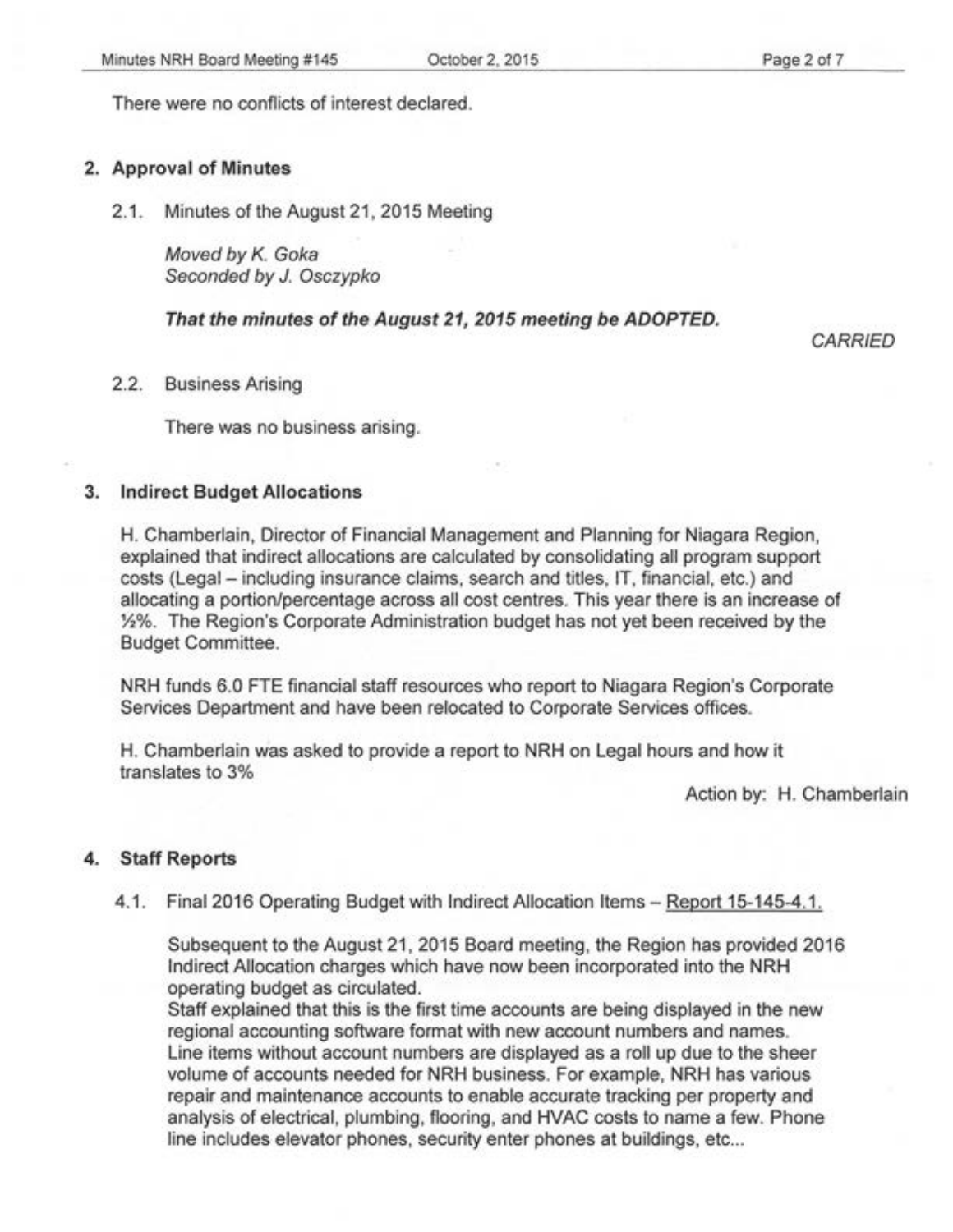D. Woiceshyn advised that there were three changes from the operating budget the Board approved in August:

- Expense Decrease: Property tax for Broadoak decreased,
- Revenue Decrease: Federal Section 95 reduction in Federal subsidy for housing providers due to the expiry of another End of Operating Agreement
- Expense Increase: An in-depth analysis conducted to the Non-Profit and Co-Op subsidy has determined an increase from \$428,200 (2%) to \$542,200 (2.5%) is required to accommodate changes to the legislated indices imposed by the Ministry as well as increases to property taxes charged to providers. The analysis was based on the 2016 legislated changes to the cost factors, market rent indices by area and unit type issued by the Province.

The bulk of NRH budget supports provincially legislated services and processes. Since housing was devolved to municipalities, the Federal/Provincial subsidies have been decreasing and the Regional portion of costs increasing. This was part of the Province's original transfer plan.

The 2016 budget includes \$4.9 mil for property taxes charged to owned units.

The 2016 budget approved in August was prepared as per Board direction to present the budget necessary to conduct NRH business without service loss.

Staff was directed to present the Board with a comparison zero increase operating budget and explain the impact it would have on operations; include previous year actuals.

Action by: Financial Staff

Moved by W. Sendzik Seconded by S Volpatti

**That approval of the revised 2016 NRH Operating Budget be DEFERRED to the next meeting.** 

CARRIED

## 4.2. 2016 Revised Capital Budget- Report 15-145-4.2.

A capital project was added to the 2016 Capital Budget as a placeholder for the \$8.7 million IAH-E funding for New Development. Additional gross budget is \$11.6 million for a total 2016 Capital Budget of \$17.4 million. Final project(s) or decisions regarding IAH-E funding for new development will be subject to Board and Council approval. Staff advised that certain funding is paid out to proponents as milestones are reached for the IAH-E new development capital project(s).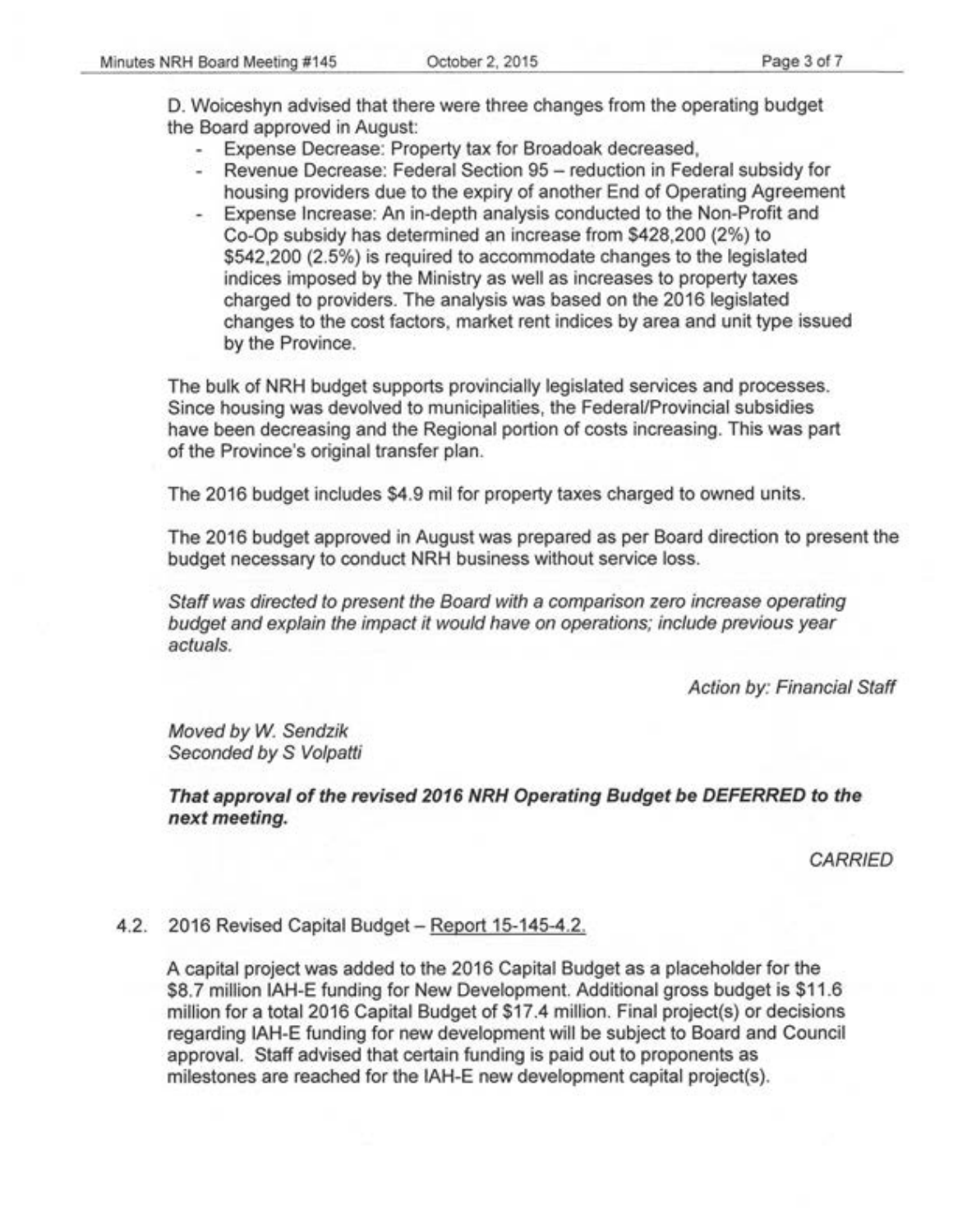Moved by B. Carroll Seconded by J. Osczypko

**That Niagara Regional Housing Board of Directors APPROVE revised the 2016 Capital Budget as presented.** 

4.3. 2<sup>nd</sup> Quarter 2015 Report to Board and Council - Report 15-145-4.3.

Moved by J. Hyatt Seconded by *P.* Grenier

**That Niagara Regional Housing Board of Directors APPROVE the 2015** *2"d*  **Quarter Report.** 

*CARRIED* 

Discussion ensued regarding roll-out and communications regarding market rent tenants.

W. Sendzik left the meeting at 10:35 AM.

#### **5. New Business**

5.1. 2016 Proposed Board Meeting Dates- 15-145-5.1.

The date of the August 2016 Board meeting was changed to August 26.

Moved by B. Carroll Seconded by *L.* Allen

**That the NRH Board of Directors APPROVE the 2016 Board meeting schedule as amended.** 

CARRIED

#### 6. **General Manager's Report**

6.1. Financial Statements as at August 31, 2015 - Report 15-145-5.1.

Moved by P. Grenier Seconded by K. Blackley

**That the Niagara Regional Housing Board of Directors RECEIVE the financial statements as at August 31, 2015.** 

**CARRIED** 

**CARRIED**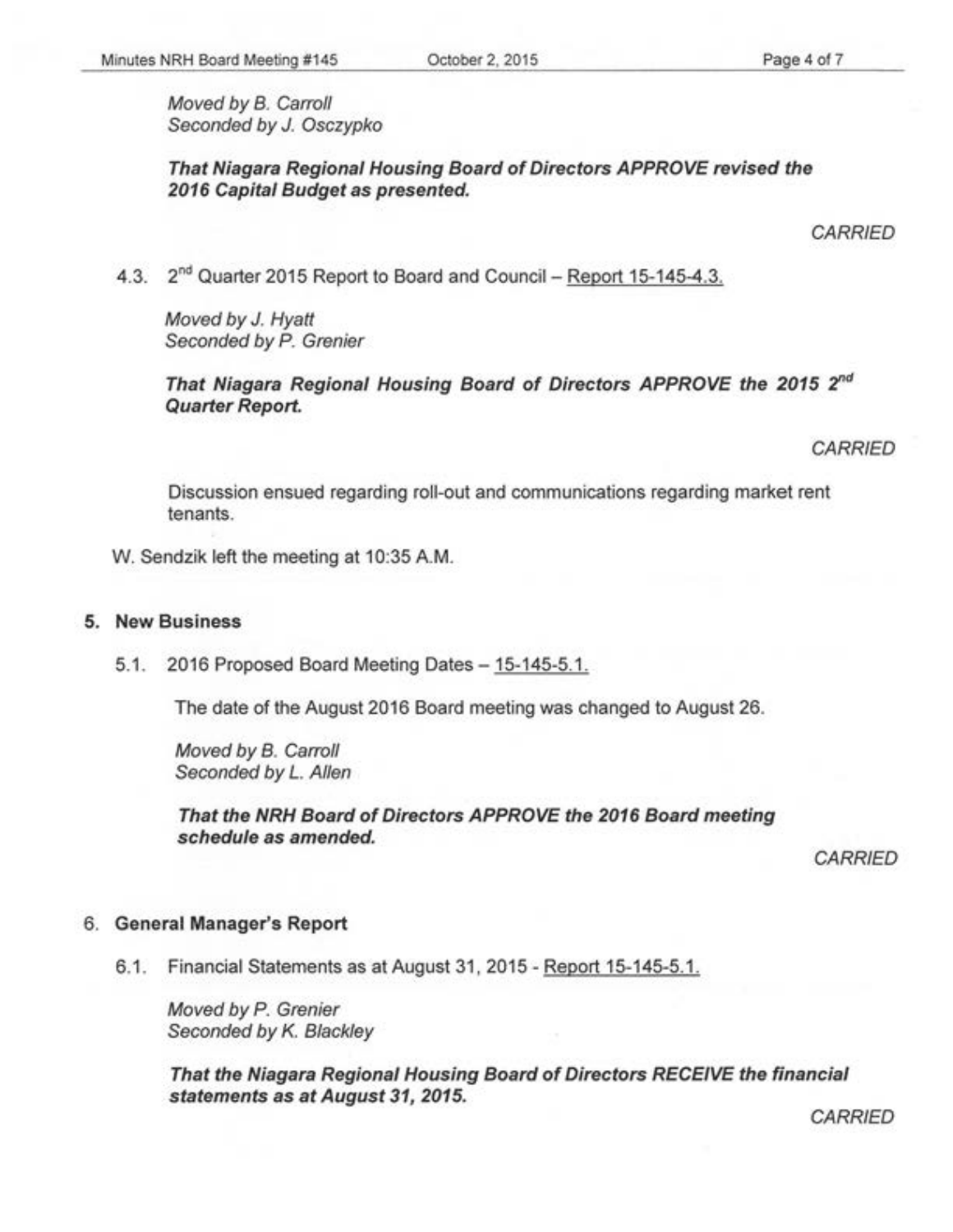6.2 Monthly Media Summary Preference- 15-145-6.2. a & b

6.2.a. Short 6.2.b. Long

Directors were asked if they would prefer to receive electronic media releases monthly or weekly. The first section would be NRH only; second section would apply to the broader Social Housing sector.

It was agreed that staff will email media releases on a weekly basis.

6.3. Presentation Dates to Area Councils - 15-145-6.3.

Directors were asked if they would like to attend any of the NRH presentations to local councils.

P. Grenier will attend Weiland and Port Colborne; S. Volpatti will attend in Niagara Falls.

Staff was directed to change the proposed date for St. Catharines as neither Chair Vice-Chair were available for that date.

6.4. Projects in Difficulty- Remuneration for Appointed External Board Members -Report 15-145-6.4.

Staff advised that MMAH expressed their appreciation for NRH efforts to save projects in difficulty.

K. Blackley left the meeting at 11:15 A.M.

Moved by *H.* D'Angela Seconded by K. Goka

**That the Niagara Regional Housing Board of Directors APPROVES:** 

- 1 . **a \$50 Honorarium be paid to volunteers, appointed by NRH to be External Board Members on boards of Social Housing providers, per meeting attended, in addition to reasonable expenses incurred in the performance of the director's duties.**
- **2. NRH will incur the honorarium costs for External Board Members appointed to Social Housing Providers by NRH.**

**CARRIED** 

7. **Closed Session not required**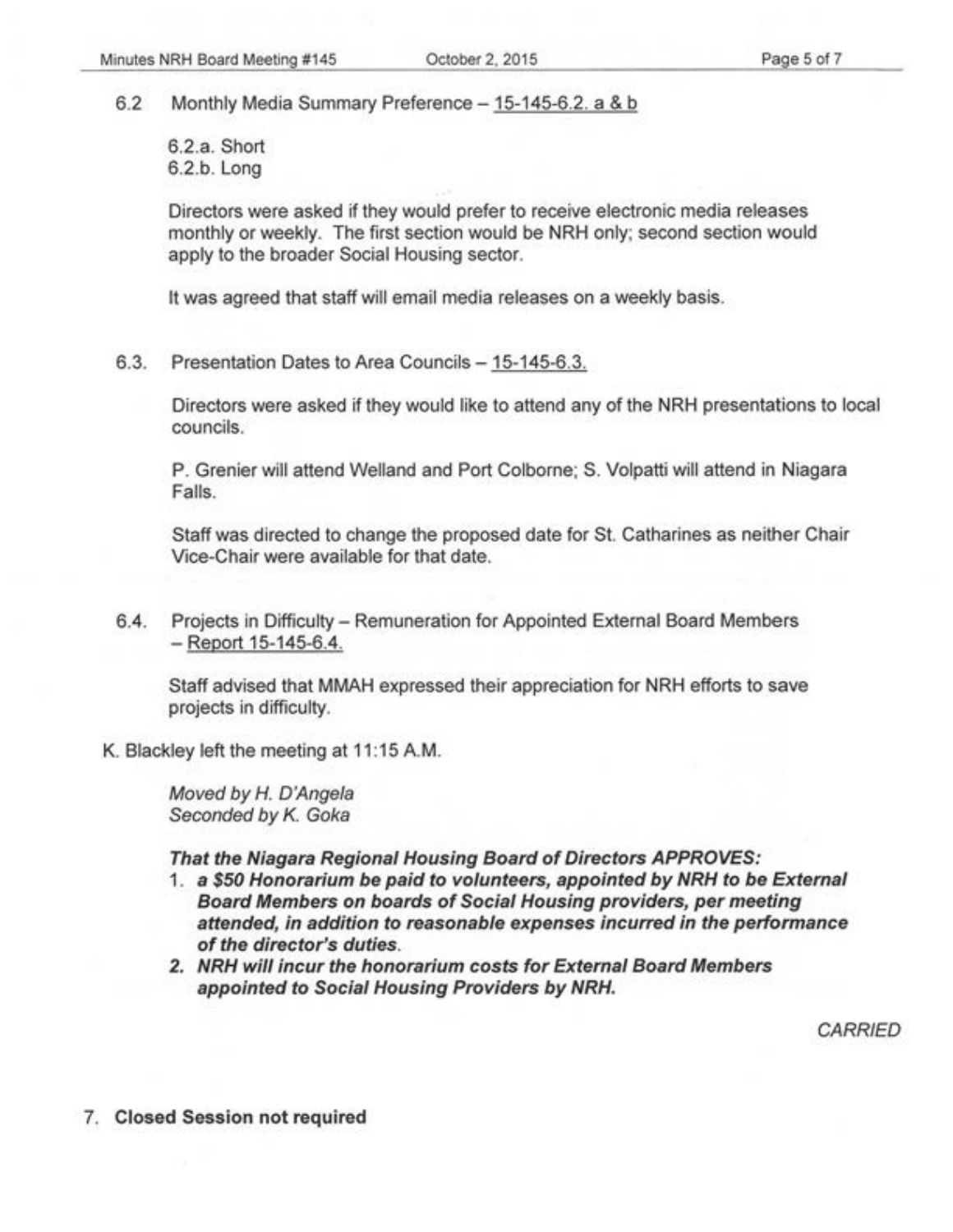#### 8. Committee Reports

#### 8.1. Appeals Hearings

Minutes of the August 4, 18 and September 1, 2015 hearings were provided for information.

#### 8.2. Investment Committee

Minutes of the August 11, 2015 meeting were provided for Directors information.

#### Moved by K. Kendrick Seconded by B. Carroll

## THAT the Niagara Regional Housing Board of Directors RECEIVE the minutes of the above noted meetings for information.

**CARRIED** 

## 9. For Information

#### 9.1. Action Items from Previous Meetings

#### 10. Other Business

10.1. New Manager Housing Operations

The CEO announced that Kelly Black has been selected to fill the position of Manager Housing Operations. Kelly is currently the Manager of Social Housing in the Timiskaming DSSAB and is responsible for all social housing including the Local Housing Corporation portfolio.

## 10.2. NRH Director Re-appointments

Council has reappointed S. Cordiner, P. O'Neill and J. Oscypko to the NRH Board for one year.

#### 10.3. Restructuring

P. Grenier advised that he will be tabling a motion at the October 22 Council meeting with the goal of clarifying/ensuring NRH's authority on matters and ability to function as a corporation with a governing Board of Directors.

## 11. Next Meeting

Friday, October 30 at 9:00 A.M. CE308 - NRH Board Room Campbell East, 3<sup>rd</sup> Floor 2201 St. David's Road